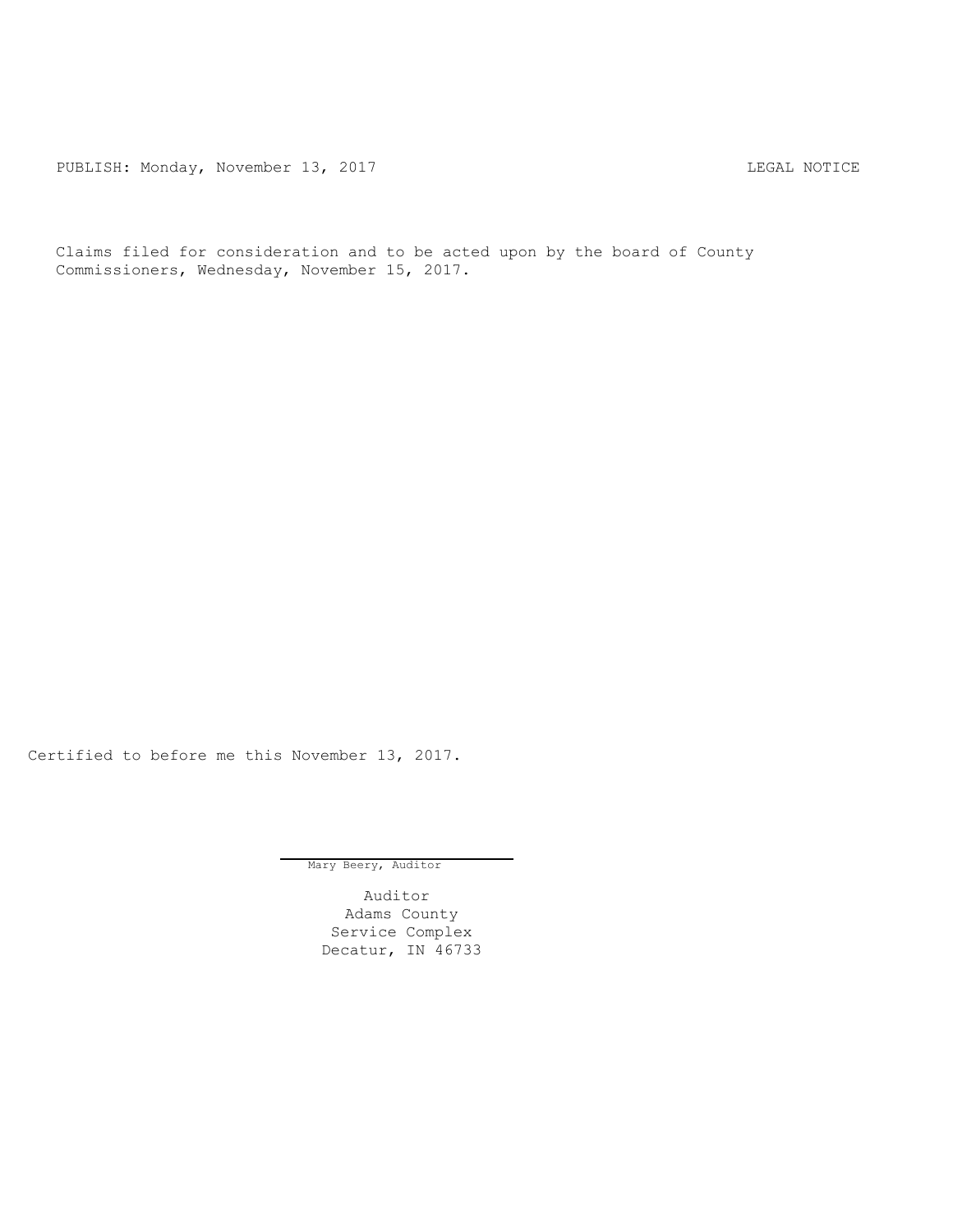

## **Claims Docket for Newspaper Adams County, Indiana**

## For Period: **10/12/2017** to **11/1/2017**

Date Claims to be Paid: **11/15/2017**

*313 W. Jefferson St. Decatur, IN 46733 (219) 724-2600*

| <b>Vendor</b>                            | <b>Amount</b> | <b>Vendor</b>                     | <b>Amount</b> |
|------------------------------------------|---------------|-----------------------------------|---------------|
| Adams County Council On Aging, Inc.      | 2,200.00      | Adams Memorial Hospital           | 33,672.01     |
| Axis Forensic Toxicology                 | 1,050.00      | Arnold Lumber Co., Inc.           | 195.93        |
| <b>Berne Witness</b>                     | 57.50         | Suburban Propane LP               | 208.25        |
| Brateman's, Inc.                         | 30.00         | <b>Charles Bowers</b>             | 2,333.33      |
| Chet's Pest Control                      | 120.00        | Cintas Location #338              | 206.51        |
| Decatur Hardware & Rental                | 10.80         | <b>Complete Printing Service</b>  | 182.00        |
| Computer Systems, Inc.                   | 11,676.00     | Dealership Holdings LLC           | 35.93         |
| Decatur Daily Democrat                   | 440.51        | <b>Decatur Dental Services</b>    | 713.70        |
| Decatur Postmaster                       | 397.00        | MAXIMUS Consulting Services, Inc. | 3,750.00      |
| Everett Refrigeration & Electric         | 47.50         | Fleming Excavating, Inc.          | 1,720.50      |
| Gordon Food Service                      | 3,813.17      | Graber Insurance, Inc.            | 205.00        |
| Graybar                                  | 850.41        | I.C.O. Training Fund              | 8.00          |
| Innovative Concepts                      | 150.00        | Joseph Johnson                    | 240.00        |
| Lehman Feed Mill                         | 7,389.00      | Mark S. Gresla, MD                | 60.00         |
| Michael Todd And Company                 | 468.90        | Parrish Electric/PhazPak Inc      | 85.00         |
| Patrick R Miller                         | 13.47         | Rhonda L. McIntosh                | 64.24         |
| Roger Thompson                           | 60.00         | Rorick Electric                   | 95.00         |
| Roto-Rooter                              | 285.00        | St. Joseph Health Systems, LLC    | 1,165.00      |
| Stone-Street Quarries, Inc.              | 5,013.52      | Summit Radiology, PC              | 208.23        |
| Treasurer of Adams County                | 194,975.17    | <b>Ulman's Carpet Cleaners</b>    | 473.23        |
| West Payment Center                      | 342.51        | Terry Nevil                       | 240.00        |
| Adams County Highway Department          | 1,421.32      | Imi Irving Material, Inc.         | 6,048.04      |
| Schurger, Zurcher, Snyder & Brown, LLP   | 188.80        | Purdue University                 | 358.16        |
| Myers Floor Covering & Furniture         | 1,380.00      | Hobart Glosson Food Equipment     | 171.00        |
| Bixler Insurance, Inc.                   | 75.00         | <b>Boyce Forms Systems</b>        | 371.11        |
| Youth Opportunity Center, Inc            | 13,160.00     | Jackson Oil & Solvents, Inc       | 849.02        |
| Connie Sprunger                          | 60.72         | W. A. Jones And Son               | 189.60        |
| Deborah S. Stimpson                      | 40.56         | Chad W. Sprunger                  | 997.01        |
| Zurcher's Best-One Tire & Auto Care, Inc | 1,181.44      | Braun's Garage, Inc.              | 211.19        |
| Karen Fouts                              | 141.68        | Emil W. Meyer                     | 60.00         |
| <b>Expert Transmission</b>               | 1,417.81      | Harvest Land Co-op                | 3,832.87      |
| Koorsen Fire and Security, Inc.          | 100.00        | Adams County Truck Repair, Inc.   | 387.73        |
| Law Enforcement Training Board           | 530.00        | Jan Witte                         | 3,360.00      |
| Brad Kohlhagen                           | 23.99         | Beth A. Webber                    | 2,148.48      |
| Thomas R Krueckeberg                     | 10.56         | <b>Stamp Fulfillment Services</b> | 1,760.25      |
| <b>ERS Wireless Communications</b>       | 623.20        | VoMac Trucks Sales & Service      | 1,193.16      |
| Michael G. Werling                       | 820.00        | Troyer's Market LLC               | 7,249.71      |
| Harris Computer Systems                  | 14,324.84     | Delbert Scheiman                  | 95.00         |
| McKesson Medical - Surgical              | 195.00        | <b>Bluffton Medical Center</b>    | 1,642.84      |
| <b>Uricks Trucking</b>                   | 1,161.00      | Neil Keller                       | 240.00        |
| Larry Weaver                             | 465.34        | Allen County Juvenile Center      | 2,100.00      |
| Bi-County Services, Inc                  | 3,276.00      | Larry D Shaffer                   | 212.28        |
| Christopher B. Burke Engineering         | 2,475.00      | Constance J. Moser                | 4.00          |
| Deborah A. Schantz                       | 90.00         | Dell Marketing L.P.               | 16,324.32     |
| <b>Stationair's Express</b>              | 396.77        | Oriental Trading Company          | 331.36        |
| Rex M. Moore                             | 264.58        | John August                       | 51.61         |
| FlexPAC                                  | 1,979.10      | Robert E. Rhoades                 | 60.00         |
| RICOH USA, INC.                          | 459.32        | Paul W Rumple                     | 50.00         |